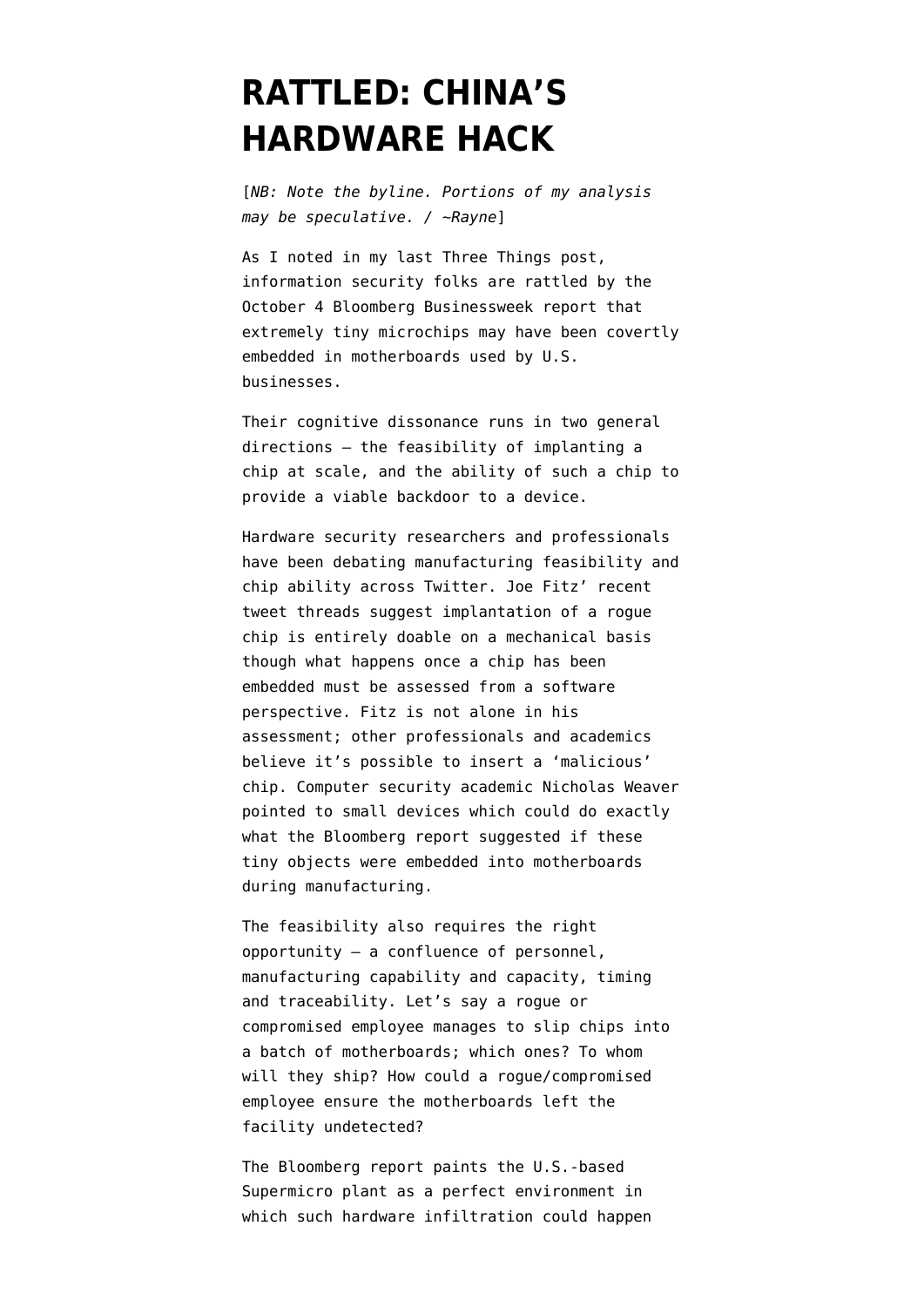easily. With employees divided by two very different languages — English-speakers far less likely to understand Mandarin-speakers discussions between multiple rogue/compromised employees could be very easy as would be sharing of written instructions. Supermicro's ISO certifications for standards 9001, 13485, 14001, and 27001 may shed some light on how the company expected to manage two different languages in the same workplace.

One could argue a bilingual workplace shouldn't pose a challenge given how many companies already use English/Spanish, English/French, or English/German. Compare, however, these words:

English: *hardware*

German: either *hardware* or *computerhardware* French: either *hardware* or *le matériel* Spanish: either *hardware* or *los equipos* Mandarin:  $\Box$  (yìng jiàn)

With enough exposure the average English-asprimary-language worker could readily understand the most common western language words for equipment they were manufacturing. It would take considerably more investment in education to recognize and understand a pictographic language making casual quality control difficult.

The environment is even more challenging for mixed language staff in manufacturing plants located in China.

 $\sim$  | ~ | ~

Let's look at a timeline of events leading up to the Bloomberg report this week. Note how often the word '[firmware'](https://en.wikipedia.org/wiki/Firmware) is used in this timeline and in [the responses from Apple and Amazon](https://www.bloomberg.com/news/articles/2018-10-04/the-big-hack-amazon-apple-supermicro-and-beijing-respond) to the Bloomberg story:

1993 — Charles Liang launched Supermicro.

2007 — Social search analytics company Topsy founded.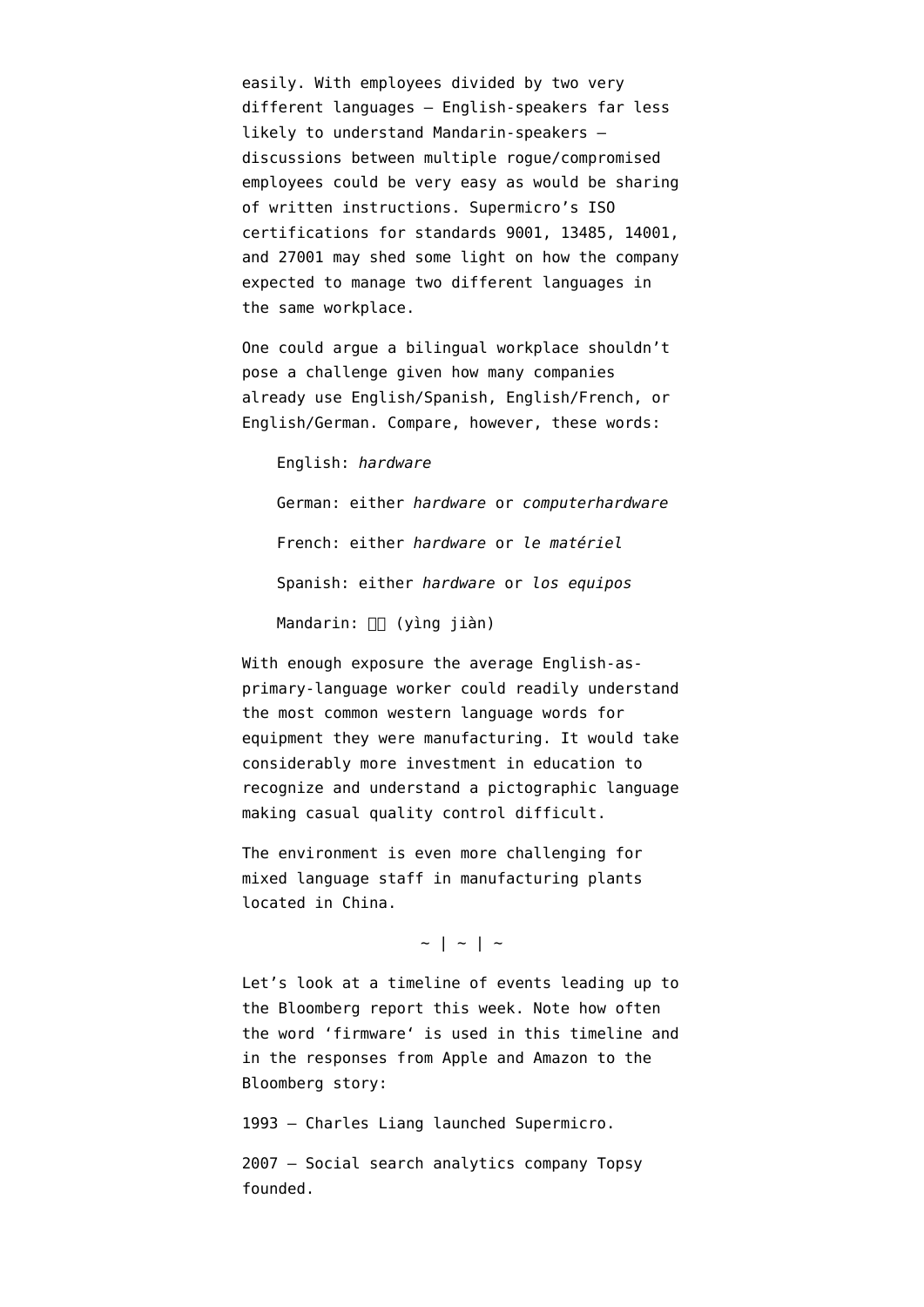2005 — Defence Science Board [warned](https://www.theatlantic.com/technology/archive/2011/06/us-military-fake-microchips-china/352255/) "trojan horse" chips bought overseas could negatively affective military systems.

2008 — BusinessWeek [reported](https://www.bloomberg.com/news/articles/2008-10-01/dangerous-fakes) that fake Chinesemade microchips had entered the military's supply chain causing system crashes.

2010 — Defence Department [bought](https://www.theatlantic.com/technology/archive/2011/06/us-military-fake-microchips-china/352255/) 59,000 chips, unaware they were counterfeit.

2Q2011 — China denied entry visas to senators Levin and McCain staff for congressional probe in Guangdong province.

October 2011 — Apple releases Siri.

December 2013 — Apple acquired Topsy.

December 2013 — Supermicro publicly disclosed vulnerability/ies in a web application related to management of motherboards (Amazon response, email Oct 2018)

December 2013 — CBS' 60 Minutes program [aired a](https://www.cbsnews.com/news/nsa-speaks-out-on-snowden-spying/) [story](https://www.cbsnews.com/news/nsa-speaks-out-on-snowden-spying/) about the NSA in which a plot involving a rogue BIOS had been identified.

First half 2014 (date TBD) — Intelligence officials tell White House that PRC's military would infiltrate Supermicro's motherboard production with microchips intended for the U.S. market.

January 2014 — Elemental communicated to existing customers that a new version of the web app was available for download; equipment shipped after this date had updated versions of the web app. (Amazon response, email Oct 2018)

Early 2015 — Amazon launched pre-acquistion evaluation of startup Elemental Technologies which used Supermicro motherboards in servers it made.

Late spring 2015 — Elemental sent several servers to Ontario CAN for testing by thirdparty security firm. It found non-spec chips on server motherboards. (Bloomberg report)

May 2015 — Apple detected unusual network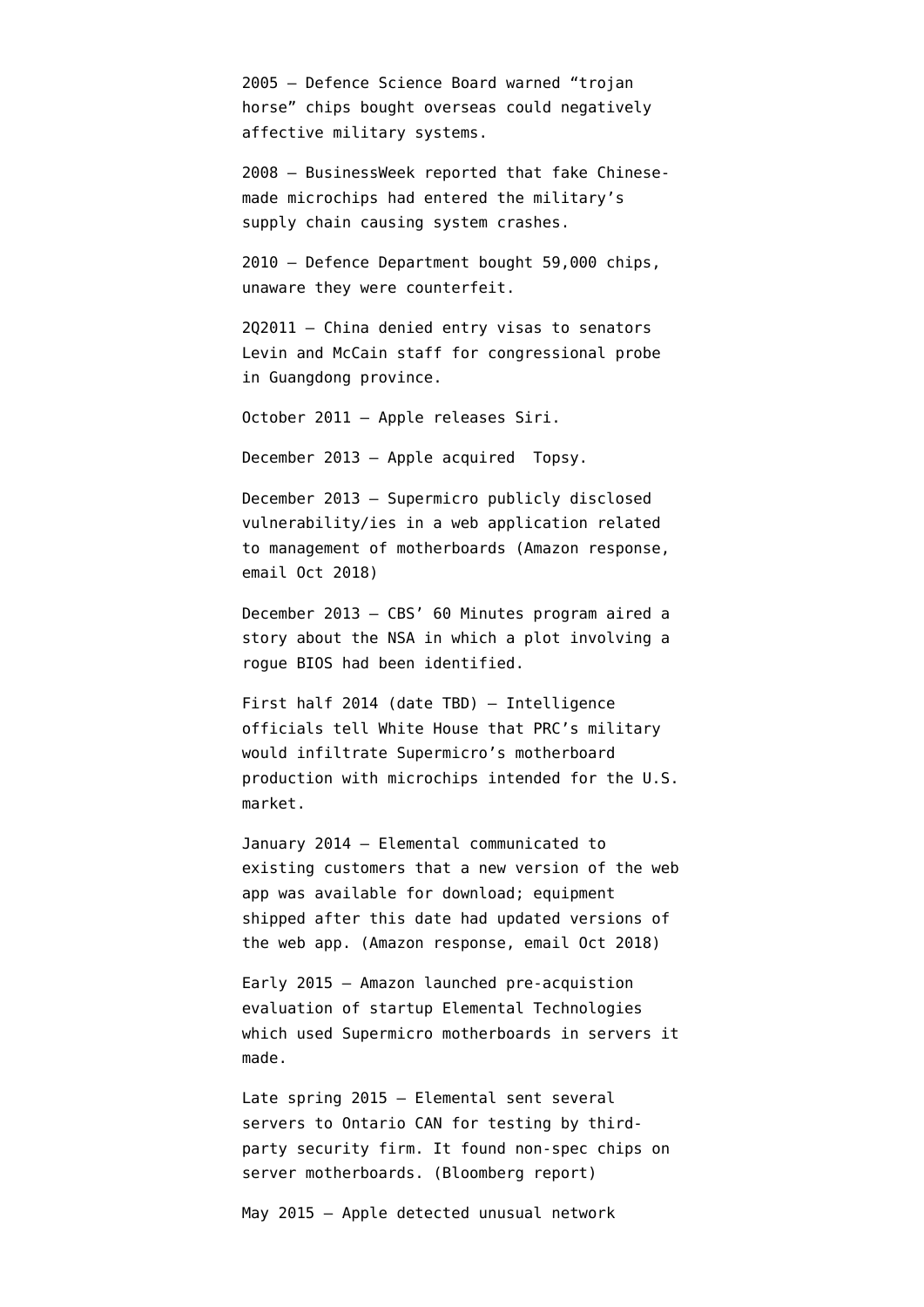activity and experienced firmware problems.

Summer 2015 — Apple found non-spec chips on Supermicro motherboards Apple bought from Supermicro. (Bloomberg report)

September 2015 — Amazon [announced its](https://www.elemental.com/newsroom/press-releases/amazon-web-services-acquire-elemental) [acquisition](https://www.elemental.com/newsroom/press-releases/amazon-web-services-acquire-elemental) of Elemental.

December 2015 — Apple shut down Topsy.

Mid-2016 — Apple [broke off its relationship](https://www.macrumors.com/2017/02/23/apple-ends-relationship-with-super-micro/) with Supermicro.

June 2018 — Researchers publicized vulnerabilties found in Supermicro firmware. AWS notified customers and recommended a firmware upgrade. (Amazon response, email Oct 2018)

October 2018 — Amazon, Apple, Supermicro, and PRC submitted [responses denying](https://www.bloomberg.com/news/articles/2018-10-04/the-big-hack-amazon-apple-supermicro-and-beijing-respond) Bloomberg's report. (Published by Bloomberg)

 $\sim$  | ~ | ~

Follow up reporting by other news outlets increase the layers of denial that cloud companies Amazon and Apple were affected by a possible breach of the hardware supply chain.

Some have asked if Bloomberg's report is merely an attempt to undermine Amazon and Apple, which are the two most valuable companies in the U.S. and in Apple's case, the world.

It is their value and their place in the stock market along with the customers they serve which may drive some of the denial.

Remember that Amazon's AWS has provided hosting to U.S. government agencies. Government employees also use Apple iPhones and by extension, Apple's cloud services. Is it at all possible that in providing services to government agencies these corporations and/or their subsidiaries have been read into programs obligating a degree of secrecy which includes denial of vulnerabilities and breaches which do not affect directly the average non-governmental user of Amazon and Apple products and services?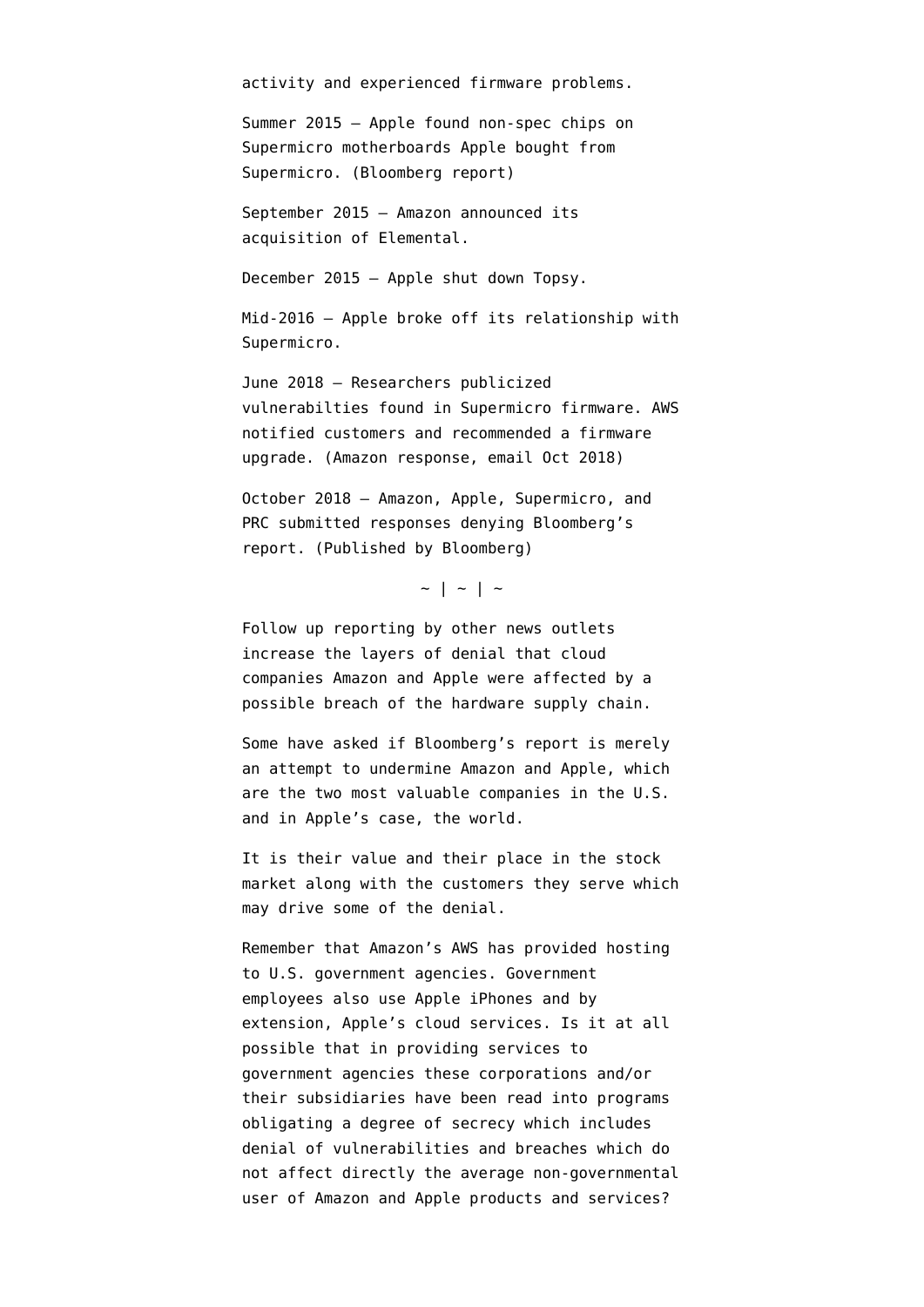There are additional events which appear to have happened independently of the alleged hardware supply chain infiltration. They may be extremely important and highly relevant if looked at from an industry and intelligence perspective.

March 2014 — [Freescale Semiconductor](https://en.wikipedia.org/wiki/Freescale_Semiconductor) lost 20 employees in apparent [crash of Malaysia Air](https://www.theregister.co.uk/2014/03/09/20_freescale_employees_missing_on_mh370/) [flight MH370](https://www.theregister.co.uk/2014/03/09/20_freescale_employees_missing_on_mh370/) en route to Beijing. The employees were supposed to begin work on a new chip manufacturing facility in China. While Freescale's chips were not those one might ordinarily associate with server motherboards, it's worth asking if Freescale at that time had any chips which might have served as server chips, or if they could work as illicit hardware hacks when embedded in a motherboard. Freescale has since been acquired by [NXP.](https://en.wikipedia.org/wiki/NXP_Semiconductors)

Late 2010 — Beginning in late 2010, China [identified and executed a network of U.S. agents](https://www.nytimes.com/2017/05/20/world/asia/china-cia-spies-espionage.html) within its borders over a two-year period, resulting in the deaths of at least 30 persons and the prosecution of former CIA agent Jerry Chung Shin Lee who worked as an informant for PRC. The exposure of these spies was blamed in part on a [compromised communications system](https://foreignpolicy.com/2018/08/15/botched-cia-communications-system-helped-blow-cover-chinese-agents-intelligence/) which had been previously used in the middle east. Due to compartmentalization of the project, it's reported Lee could not have identified the agents, placing more emphasis on the communications system.

Mid-2011 — China [refused visas to staff](https://www.defencetalk.com/us-senators-slam-china-on-military-parts-probe-34927/) for senators Carl Levin and John McCain for the purposes of investigating electronic components manufacturing in city of Shenzhen in Guangdong province. The congressional probe sought the source of counterfeit parts which had entered the U.S. military's supply chain; U.S. Commerce Department reported in January 2010 that 400 companies surveyed "overwhelmingly cited China" as the point of origin for counterfeit parts.

These events spawn more questions when looking at technology supply chain hacking and

## $\sim$  | ~ | ~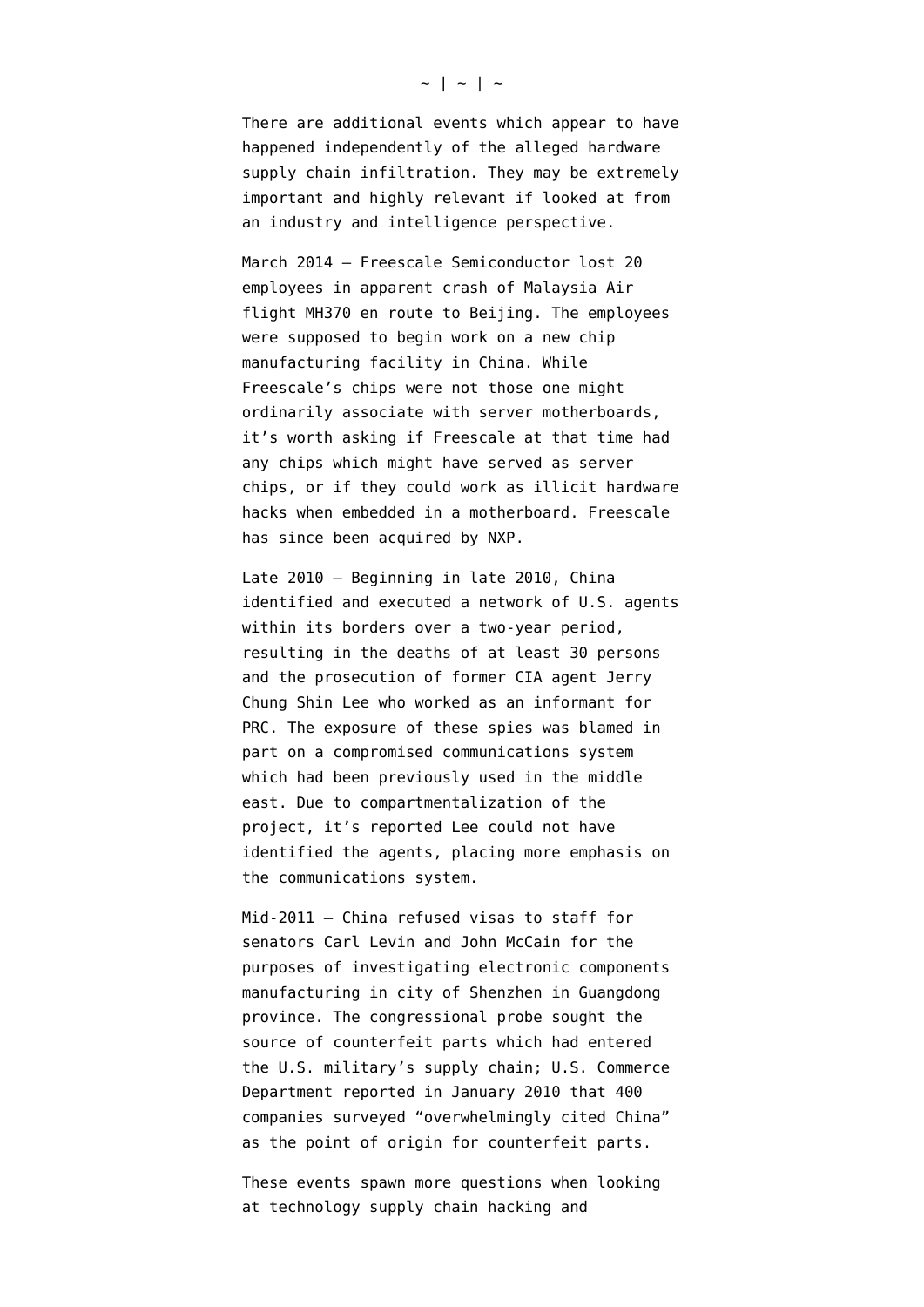communications systems which rely on this supply chain.

Did Freescale's plans to expand production in China pose a risk to the hardware supply chain hack? Or was it simply a fluke that a substantive portion of the company's manufacturing engineers disappeared on that flight? Though Freescale originated in Austin, Texas, it had a presence in China since 1992 with at least eight design labs and manufacturing facilities in China as of 2014.

Was the [communications system used by doomed](https://www.emptywheel.net/2017/05/20/were-shitty-saic-systems-the-cause-of-the-cias-china-disaster/) [U.S. assets](https://www.emptywheel.net/2017/05/20/were-shitty-saic-systems-the-cause-of-the-cias-china-disaster/) in China affected not by tradecraft or betrayal, or even by counterfeit parts, but by the hardware supply chain hack — and at an even earlier date than the timeline of events shown above related to Supermicro's compromised motherboard production?

Did China refuse admittance to Guangdong province in 2011 related not to counterfeit parts but to the possibility that supply chain hacks beyond counterfeiting alone might be revealed?

Is the supply chain hack reported by Bloomberg part of a much larger security threat which has been slowly revealed but not widely acknowledged because the threat has been viewed through narrow military, or intelligence, or tech industry lenses?

The tech industry may be rattled by allegations that the computer hardware supply chain has been hacked. But the possibility this hack has gone on much longer and with massive potential collateral damage may truly shake them up.

## $\sim$  | ~ | ~

There is a third train of cognitive dissonance, not limited to information security professionals. Persons outside the tech industry have indulged in denialism, taking comfort in the aggressive pushback by Apple and Amazon which each claim in their own way that the Bloomberg report is inaccurate. (I have an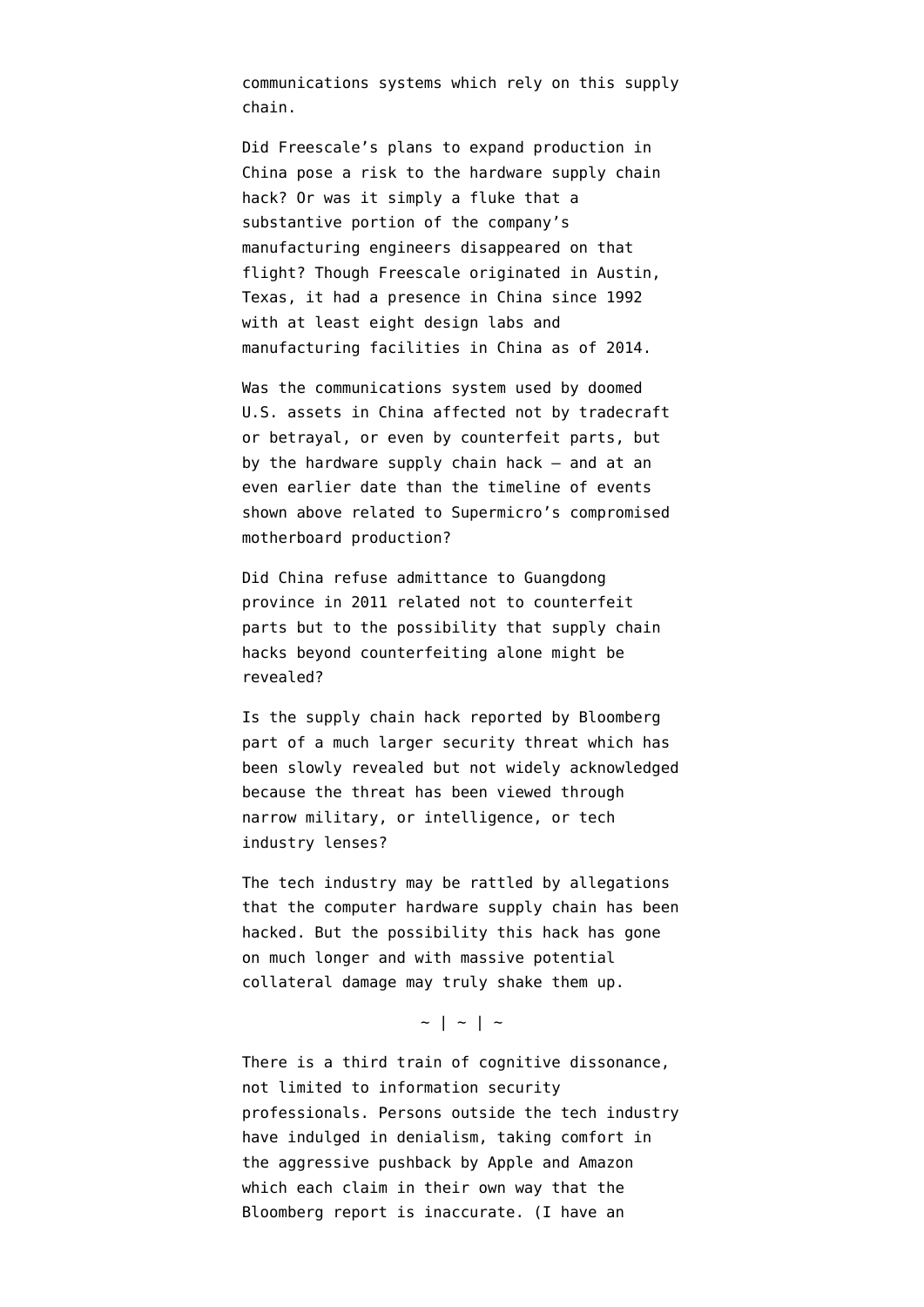analysis of the early responses by Apple and Amazon; I will also examine later expanded responses as well as Supermicro's and PRC's responses as soon as time permits.)

But there have been reports for years about counterfeit electronic components, obstruction of investigations into these components, system failures which could be attributed to hardware or software which do not meet specifications. Cognitive dissonance also resists Bloomberg's report that as many as 30 U.S. companies were affected, not just Apple and Amazon which have offered up high-profile rebuttals.

And there have been reports in industries outside of cloud services and the military where off specification or counterfeit electronic components have made it into production. One such anecdote appears in [a thread at Hacker News](https://news.ycombinator.com/item?id=18138699) [YCombinator](https://news.ycombinator.com/item?id=18138699), discussing credit card payment systems and development of screening systems requiring application of tests using angular momentum to determine if a board has been altered without breaking the board's tamperproof seal.

In addition to his early tweets assessing feasibility of malicious or covert off-spec chips added to motherboards, Nicholas Weaver [wrote a post for Lawfare](https://www.lawfareblog.com/china-supermicro-hack-about-bloomberg-report) about the Bloomberg report.

> The Bloomberg story also explains a previous mystery: in 2016, Apple quietly removed all SuperMicro servers from their products due to an unspecified "[Security Incident](https://www.theinformation.com/articles/apple-severed-ties-with-server-supplier-after-security-concern?shared=516084)." At the time the rumor was that [SuperMicro provided](https://arstechnica.com/information-technology/2017/02/apple-axed-supermicro-servers-from-datacenters-because-of-bad-firmware-update/) [a sabotaged BIOS—](https://arstechnica.com/information-technology/2017/02/apple-axed-supermicro-servers-from-datacenters-because-of-bad-firmware-update/)that is, the bootstrap program used to start the computer, another "god mode" target for compromise. Apple denied then that there was any security incident—just as they are denying one now.

> This incident once again illustrates the "[Coventry problem](https://en.wikipedia.org/wiki/Coventry_Blitz#Coventry_and_Ultra)," referring to Winston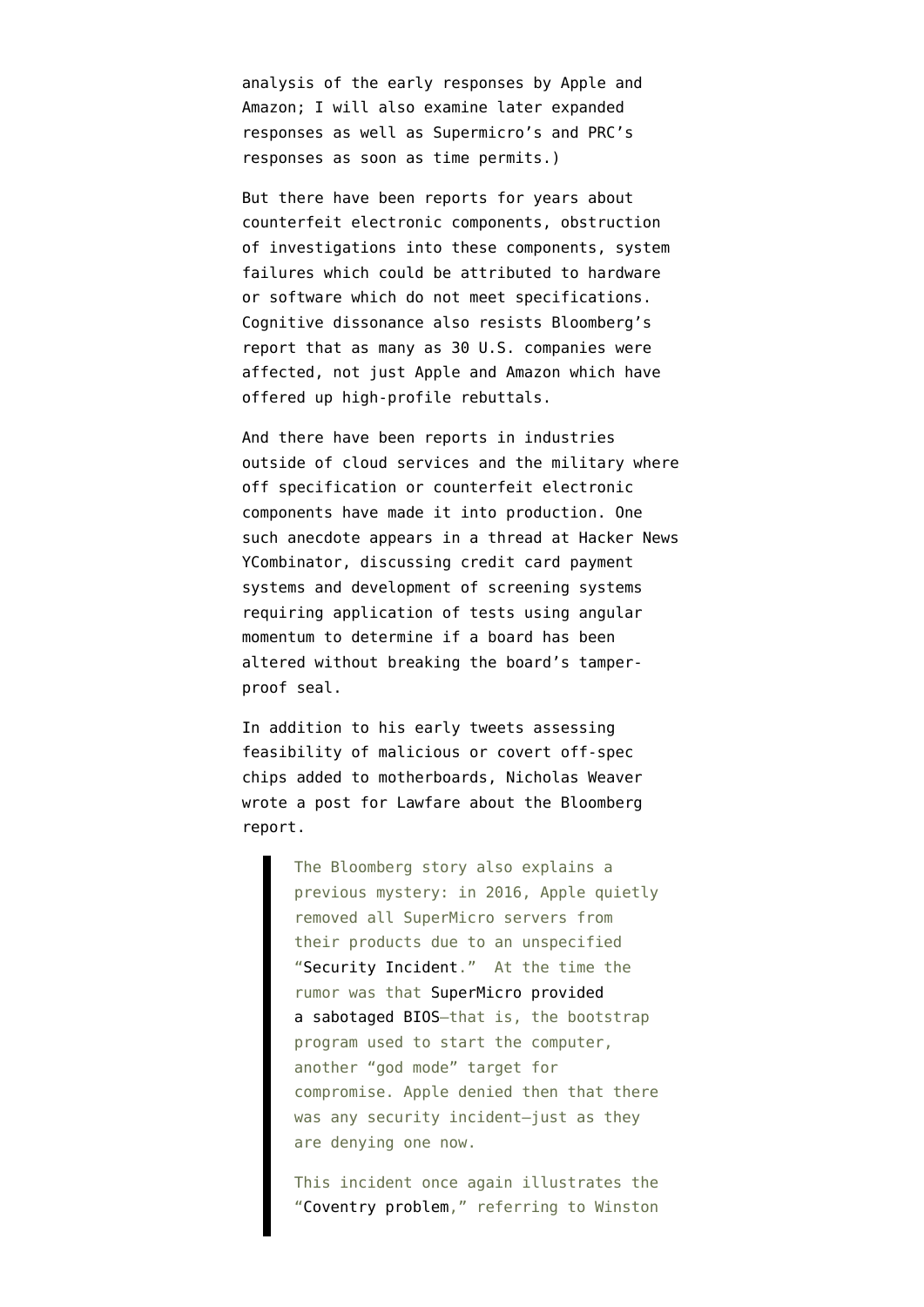Churchill's apocryphal decision not to prevent the bombing of Coventry in order to keep secret that British intelligence had decrypted the Enigma machine. Robertson and Riley describe a U.S. intelligence apparatus that knew of these ongoing attacks, but could not effectively notify the affected companies nor provide useful recommendations. If the intelligence community had warned these companies, it would probably have revealed to the Chinese that the U.S. was aware of these activities, as well as potentially compromise an ongoing FBI investigation described in the article.

Weaver called the suspect Supermicro firmware a '[BIOS'](https://en.wikipedia.org/wiki/CP/M#BIOS) — the first use of this term across multiple reports covering the Bloomberg report and its aftermath. This change in nomenclature is critical, particularly so given the point he makes about the "Coventry problem." The term 'BIOS' does not appear in the early responses from Apple, Amazon, or Supermicro.

In December 2013, CBS' 60 Minutes aired a report about the NSA; it appeared at the time to puff up the agency after the publication of Edward Snowden's leaked documents about the government's domestic spying using PRISM. Within the story was a claim about a thwarted cyberattack:

> Debora Plunkett: One of our analysts actually saw that the nation state had the intention to develop and to deliver, to actually use this capability— to destroy computers.

John Miller: To destroy computers.

Debora Plunkett: To destroy computers. So the BIOS is a basic input, output system. It's, like, the foundational component firmware of a computer. You start your computer up. The BIOS kicks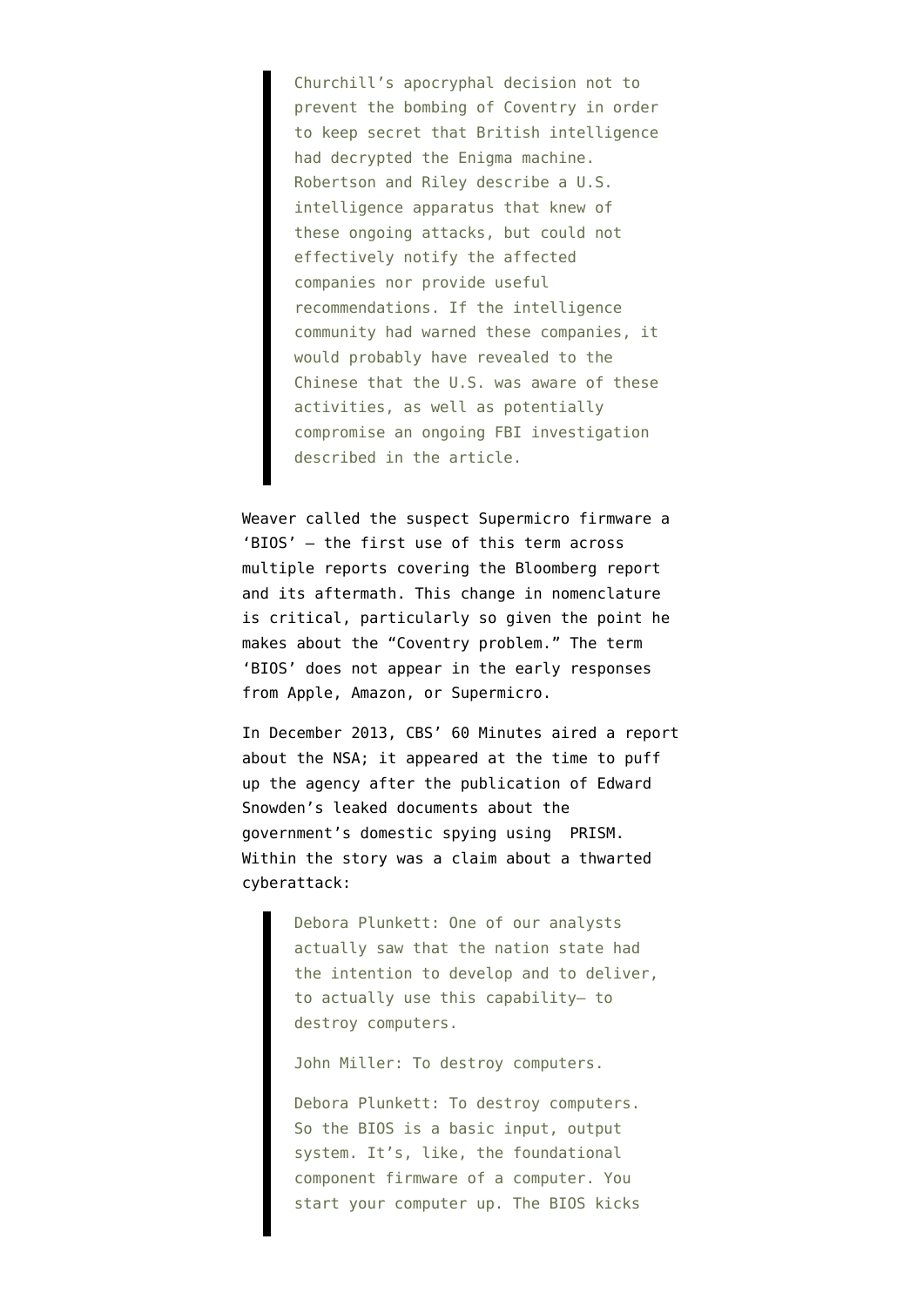in. It activates hardware. It activates the operating system. It turns on the computer.

This is the BIOS system which starts most computers. The attack would have been disguised as a request for a software update. If the user agreed, the virus would've infected the computer.

John Miller: So, this basically would have gone into the system that starts up the computer, runs the systems, tells it what to do.

Debora Plunkett: That's right.

John Miller: —and basically turned it into a cinderblock.

Debora Plunkett: A brick.

John Miller: And after that, there wouldn't be much you could do with that computer.

The description sounds remarkably like the rogue firmware update in concert with a malicious/covert chip.

The manner in which this report was handled by the NSA, however, [made it appear like](https://www.emptywheel.net/2017/01/04/did-nsa-just-reveal-its-china-bios-story-was-made-up/) [disinformation](https://www.emptywheel.net/2017/01/04/did-nsa-just-reveal-its-china-bios-story-was-made-up/). The assessment that such firmware would be used solely brick a device heightened the FUD around this report, deterring questions about applications other than bricking a device — like taking control of the computer, or collecting all its transaction and data. Was the FUD-enhanced release via 60 Minutes the intelligence community's approach to the "Coventry problem"?

## $\sim$  | ~ | ~

The problem Bloomberg's Jordan Robertson and Michael Riley reported is probably much bigger than they described. It is bigger than Supermicro motherboards and firmware, and it's not a problem of the near-term future but